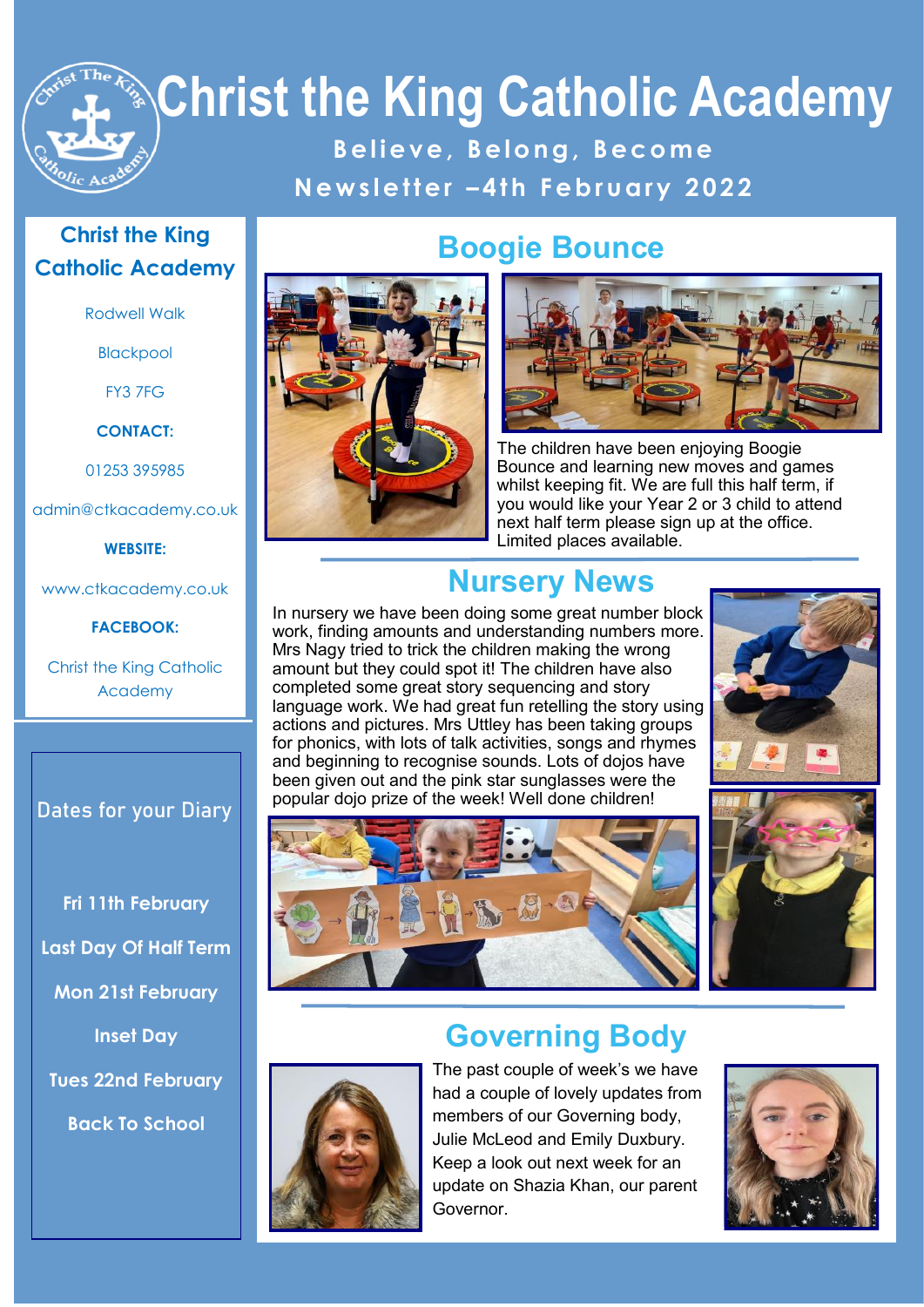**B e l i e v e , B e l o n g , B e c o m e**

#### **N e w s l e t t e r – 4 t h F e b r u a r y 2 0 2 2**

## **Golden Book Assembly**

Congratulations to all those that received a certificate this week.

**Nursery**– Harper R for starting to understand our class rules and follow them, and helping to tidy up too. Super listening Harper!

Jenson M-S for starting to ask and answer questions when encouraged, showing more confidence each week. Keep it up Jenson!

**Reception**– Alexander M for excellent listening this week. Alex has produced some excellent work this week!

Benjamin K for excellent home learning. He listened so well and answered lots of questions. We are very proud of you!

**Year 1**– Natus P & Adam S for how supportive you have been to Miss McKay in the classroom whilst Miss Calvert was off. You helped Miss McKay know exactly how Year One works in a polite manner, without any tricks. You have also both worked so hard at all of your work and then gone on to support other children working. I'm so proud of you both. Thank you!

**Year 2**– Byron B. Byron was a fantastic help to one of his friends in a lesson last week. He encouraged him to stay focused on the task and helped him when he struggled. What a great friend you are, Byron! Olivia K. Olivia could be in the golden book every week! She is always doing the right thing. However, Miss Jackson would like to note her beautiful manners. Olivia always remembers her manners around school And is always polite! and it does not go unnoticed!

**Year 3**– Daisy T-C. Daisy has worked really hard this week - especially putting lots of effort into her writing. Well done! (Carried over from last week)

Kayleigh Mae S-W. Kayleigh Mae has put great effort into her work this week and has also been a very good learning partner to Agboola

**Year 4**– Olly-James S. Olly-James is in the Golden Book for the effort shown in his reading. Mr Mitchell was very pleased when he asked him to read during lunch - on a trip day! Keep up that effort and determination Olly!

Ruby C. Ruby is in the Golden Book for her attitude towards nature on the Year 4 visit to the Wetlands Centre. She made the day for Mr Mitchell with her attitude toward learning all about the animals.

**Year 5**– Thomas A. Thomas has had an extended amount of time learning from home and has done an excellent job doing so. Thomas has given his all to every session, even when he felt a little peaky. It is so wonderful to see someone so dedicated to learn. Well done Thomas!

Layla K. You have been noticed by so many members of staff because of how helpful you are! Layla, you are so giving of your time to support and help others and it is really a lovely quality. Keep it up!

**Year 6**– Tallulah H & Shara S for showing commitment to improving their reading comprehension in the run up to SATs. Tallulah and Shara have impressed Miss Hilton this week by following the advice given about using some 'free time' to go on Read Theory.

Jake A for showing enthusiasm when learning French. Jake gives it his all, he isn't afraid to have a go at speaking French in front of others and is showing good understanding. Well done Jake.



Harper R



Benjamin K, Alexander M & Leon K were last week's Golden Book winners.

### **Schools' Alive**

Rehearsals are well underway for our school entry! Our performance is on Thursday 10th February and we can't wait! A huge thank you to the staff involved in preparing the routines, singing, costumes and transport to the venue for the dress rehearsal. It is no easy task but one that each and every child and parent involved is grateful for!

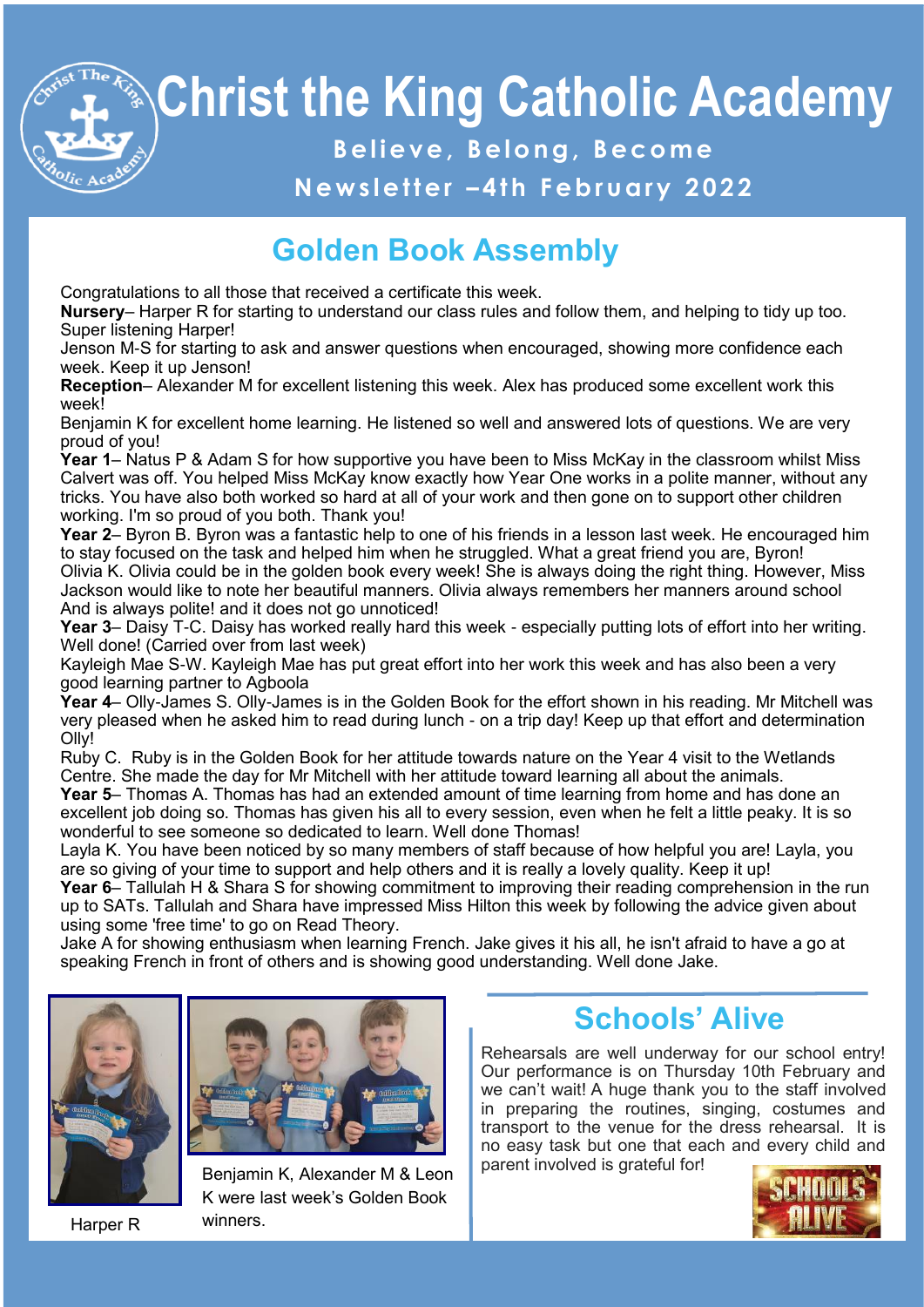**B e l i e v e , B e l o n g , B e c o m e**

#### **N e w s l e t t e r – 4 t h F e b r u a r y 2 0 2 2**

#### **Wonderful Wednesday**

Another well done this week from the Welfare staff to, Iniya V, Jack M, Byron B, Adam S, Kayla T-M, Sydney T, Lena S, Lauryn M, Nicola O, Aiden N, Chloe L, Tilly S, Sienna-Ann H and Annabelle F. Well done to you all.



#### **Year One News**

What a busy week Year One has had. On Tuesday the children had a visit from Father Steven. He came to teach the children all about Baptism. The class Baptised baby Lacey in our church and then had a little celebration afterwards. Then on Wednesday they headed out to Tesco Extra. The children have been learning how to be chefs and needed to go shopping for some ingredients. All the children behaved excellently! A huge thank you to Mrs McKellar for driving the minibus back and forth and to the Tesco Charity Manager who gave us the food for free.